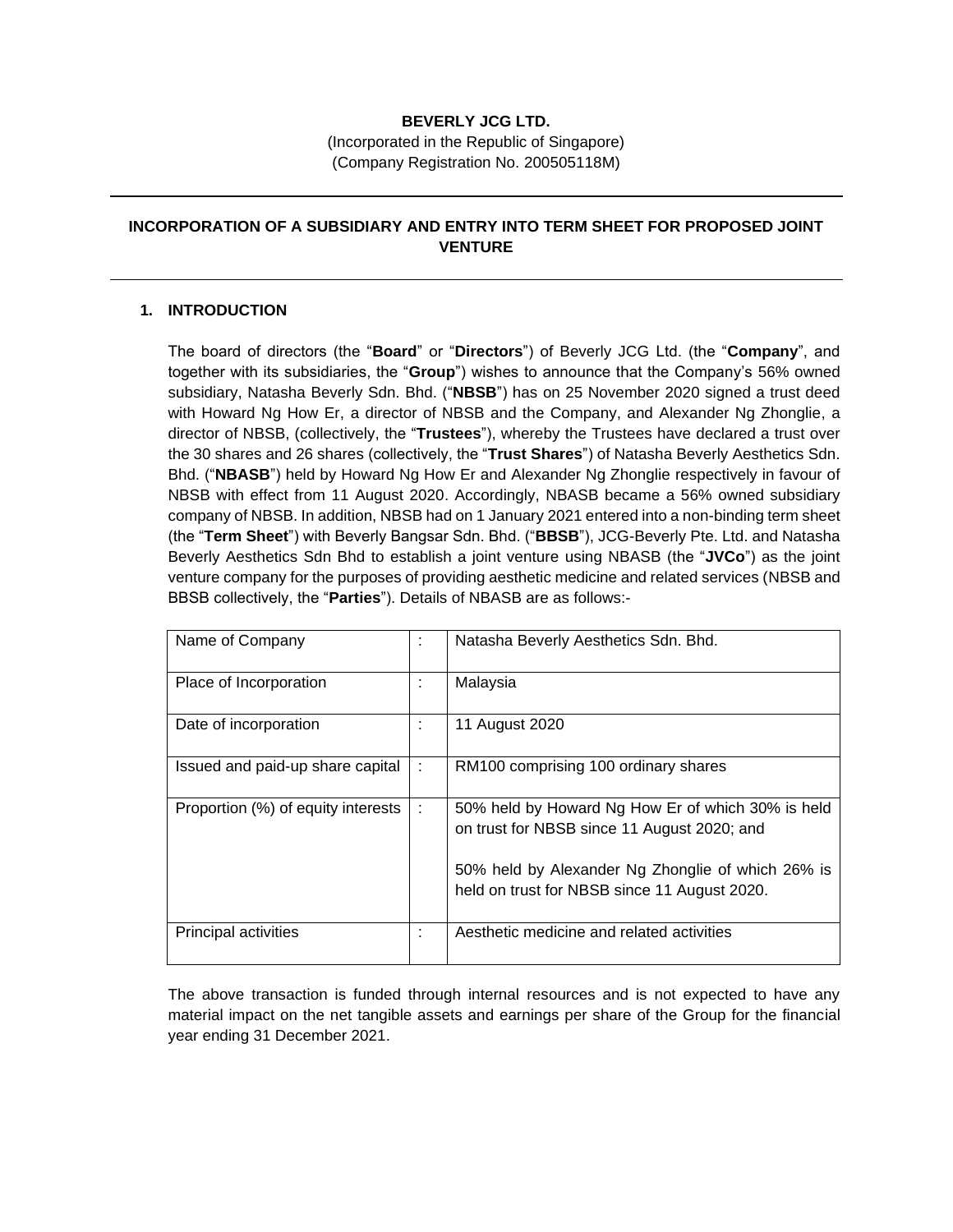# **2. RATIONALE FOR THE TRUST ARRANGEMENT WITH THE TRUSTEES**

The rationale for entering into the above-mentioned arrangement with the Trustees is to facilitate NBASB's application for the private clinic license in Malaysia, which requires that the majority shareholding of NBASB be locally held (i.e. Malaysian-held) and not foreign-owned. This trust arrangement is a temporary measure until NBASB upgrades to a specialist clinic within an estimated period of two (2) years, following which majority foreign ownership is allowed under the relevant laws and regulations of the Ministry of Health of Malaysia (which are applicable as at the date of this announcement). At that point in time, NBSB may, at its option, choose to instruct the Trustees to transfer the Trust Shares held by the Trustees to NBSB or its nominee(s).

# **3. THE MATERIAL TERMS OF THE TRUST DEED**

The material terms of the Trust Deed are set out below: -

### **3.1 Declaration of Trust**

- 3.1.1 The Trustees declares and confirms that, in respect of the Trust Shares and with effect from 11 August 2020, they hold:
	- (i) the Trust Shares; and
	- (ii) all such title, rights, interests, properties, income, revenue, profits, proceeds, gain, dividends, bonuses, distributions or other benefits of whatsoever nature, accrued, accruing, or shall accrue, upon and in respect of the Trust Shares,

on trust for NBSB absolutely with and subject to the trust powers and provisions contained in the Trust Deed.

- 3.1.2 The Trustees shall, at the instruction of NBSB, transfer the requested number of Trust Shares to NBSB or such nominee(s) as it may direct.
- 3.1.3 The Trustees have no beneficial right, title or interest whatsoever in respect of the Trust Shares.
- 3.1.4 The Trustees shall renounce any and all interest in the Trust Shares (if any).

### **3.2 Trustees' Undertaking**

- 3.2.1 The Trustees undertake to NBSB that the Trustees will (and will procure their nominee(s) holding the Trust Shares (if any) will):
	- (a) not dispose, sell, transfer, charge, encumber or otherwise deal with the Trust Shares, save as expressly directed or approved in writing by NBSB;
	- (b) promptly and fully account and forward to NBSB, at any time or at such time as NBSB may direct, all such title, rights, interests, properties, income, revenue, profits, proceeds, gain, dividends, bonuses, distributions or benefits of whatsoever nature, in respect of the Trust Shares;
	- (c) transfer, pay and deal with the Trust Shares and all title, right, interest, properties, income, revenue, profit, proceed, gain, dividends, bonuses, distribution, or benefit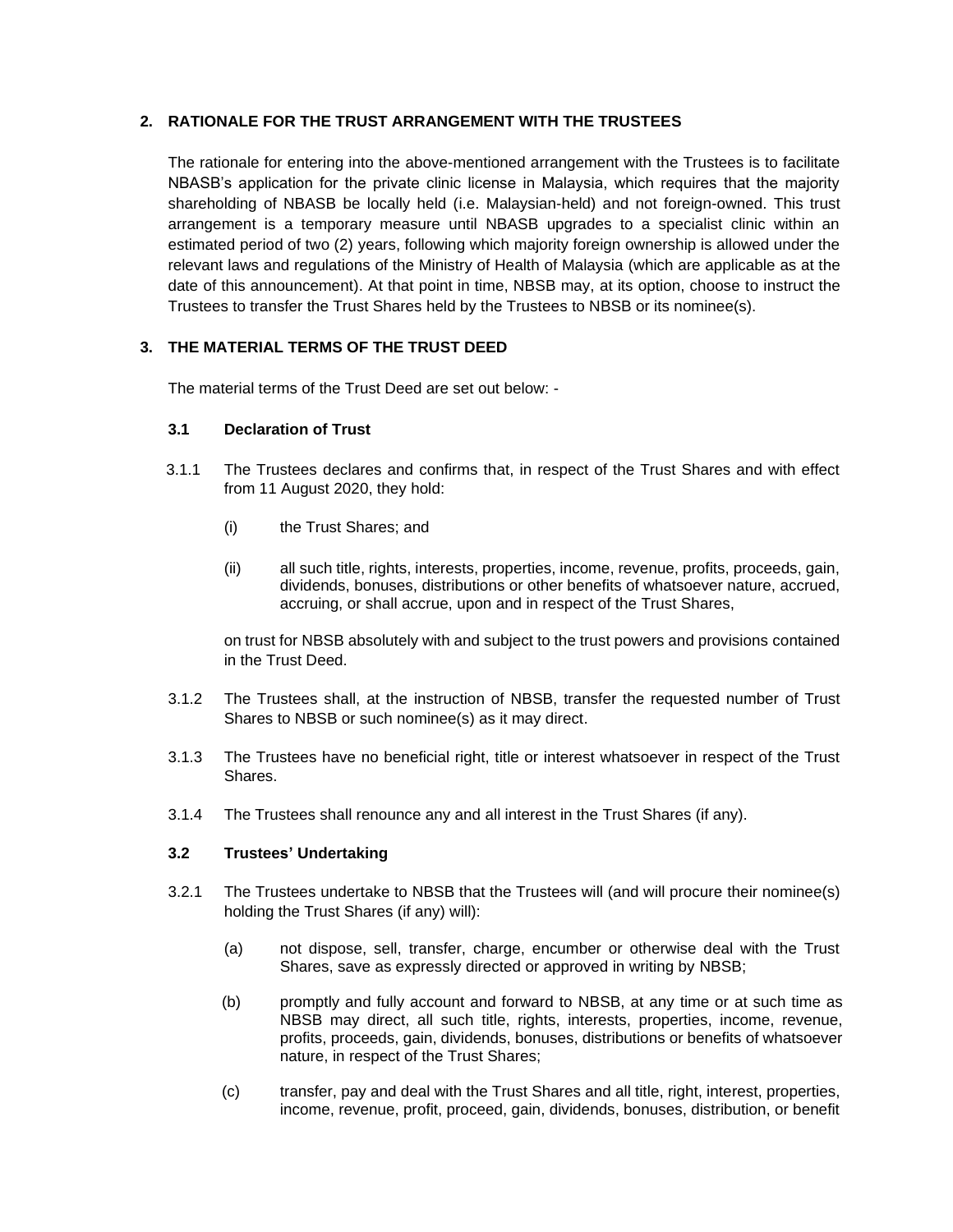of whatsoever nature, in respect of the Trust Shares, in such manner as NBSB may direct;

- (d) exercise the voting and other rights in respect of the Trust Shares in accordance with the instructions of NBSB;
- (e) without prejudice to any other provision in the Trust Deed, the Trustees will at any time and at the request of NBSB, and at the cost of NBSB, promptly sign, seal, execute and deliver all deeds, instruments, transfers, renunciations, proxies, notices, documents in such form and do all acts and things as NBSB may from time to time require in order to enable NBSB to vest or register the Trust Shares in NBSB or its nominee(s) or for perfecting or protecting the title of NBSB or its nominee(s) over the Trust Shares or any part of it; and
- (f) not allow any claim, lien, charge or other encumbrance to be created with respect to the Trust Shares, assign to any party other than NBSB any rights with respect to the Trust Shares or otherwise deal with the Trust Shares in any way inconsistent with the terms of this Deed or prejudicial to the rights of NBSB.

### **4. INFORMATION ON BBSB**

BBSB is a company incorporated in Malaysia and its principal business is the operation of an aesthetic clinic. Dato' Ng Tian Sang @ Ng Kek Chuan and his two sons, Howard Ng How Er and Alexander Ng Zhonglie (collectively, the "**Ng Family**") are shareholders of BBSB. Howard Ng How Er and Alexander Ng Zhonglie are also directors of BBSB.

Dato' Ng Tian Sang @ Ng Kek Chuan had declared to the Company that he was negotiating the purchase of a stake in BBSB at the same time he was negotiating the injection of Beverly Wilshire group of companies (which included Beverly Wilshire Medical Centre Sdn Bhd ("**BWMC**"), Beverly Wilshire Medical Centre (JB) Sdn Bhd ("**BWJB**"), Beverly Wilshire Tropicana City Mall Sdn Bhd ("**BWTCM**"), Beverly Wilshire Aesthetic Dental Centre Sdn Bhd, Beverly Wilshire Medical Academy and Research Centre Sdn Bhd and Beverly Wilshire Hair Transplant Sdn Bhd) into the Company. The Ng Family completed the acquisition of 70% of BBSB in September 2019, while The Sloane Group Sdn. Bhd. ("**Sloane Group**") owned the other 30%. On 1 July 2020, the Medical Director of BBSB, Dr Jinly Wong ("Dr Jinly") became a 10% shareholder of BBSB. Accordingly, Ng Family's shareholdings in BBSB was reduced to 63% while Sloane Group's shareholding in BBSB was reduced to 27%. The Company is currently in negotiations with Ng Family, Sloane Group and Dr Jinly (collectively, the "**Proposed Vendors**") to enter into a sale and purchase agreement to purchase at least 51% and up to 100% stake in BBSB. The Company will provide updates to SGX and shareholders in due course and at the appropriate juncture.

Save as disclosed above, BBSB is not related to the Directors, substantial shareholders of the Company, or their respective associates. Save as disclosed above, each of the directors and shareholders of BBSB is also not related to the Directors, substantial shareholders of the Company, or their respective associates. Save as disclosed above, as of the date of this announcement, each of the directors and shareholders of BBSB does not hold any Shares or any other shareholding interests (direct or indirect) in the Company.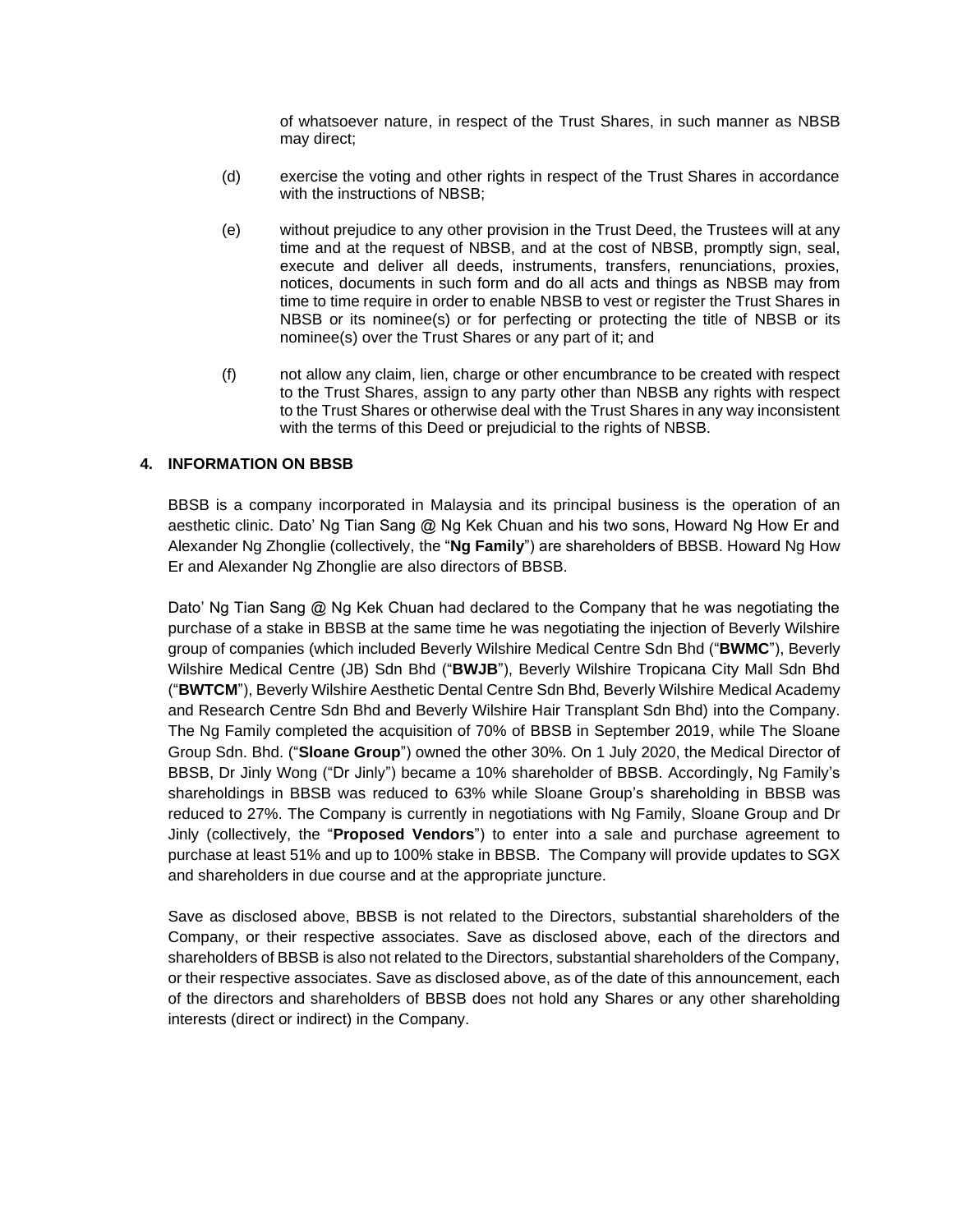# **5. MATERIAL TERMS OF THE TERM SHEET**

## 5.1 Company Formation and Paid-Up Capital Consideration

- (a) The parties shall use an existing company, namely, NBASB, as the joint venture company. As of the date hereof, the issued and paid-up capital of NBASB is as disclosed in Section 1 of this announcement.
- (b) Subject to entry into the definitive agreement(s), the JVCo shall eventually be jointly owned by NBSB and BBSB in the following proportions:

NBSB : 56% BBSB : 44%

- (c) Subject to entry into the definitive agreement(s), the paid-up capital of the JVCo shall be RM400,000, of which RM224,000 shall be contributed by NBSB in kind in the form of part of the first floor renovation and refurbishment with furniture and fittings and certain equipment located at 96, Jalan Maarof, Bangsar, 59100, Kuala Lumpur which will be used as the business premises for the operations of the JVCo, and RM176,000 shall be contributed by BBSB in cash.
- (d) Two (2) doctors at NBASB, namely, Dr Sean Tan and Dr Kathryn Koh, are given the option to participate 5% each in the capital of NBASB, based on an enlarged capital of NBASB.

### 5.2 Board Composition

The board of directors of the JVCo shall consist of four (4) representatives from NBSB and three (3) representatives from BBSB. The Chairman of the Board shall be appointed from one of the representatives from NBSB.

# 5.3 JVCo Business Commencement Date

The Parties have agreed upon a tentative business commencement date of 1 January 2021 for the JVCo or earlier whichever practicable, subject to the definitive agreement(s) (the "Definitive Agreement") being signed and executed prior to the commencement date and subject to such extension(s) as may be necessary and mutually agreed to in writing by the Parties from time to time. Pursuant to an extension letter entered into between the Parties dated 29 January 2021, the Parties have clarified that notwithstanding that the Definitive Agreement has not been signed and executed, the JVCo has commenced operations since 11 August 2020.

### 5.4 Execution of Definitive Agreement

The Parties shall, acting reasonably and in good faith, execute the Definitive Agreement setting out the terms and conditions of the proposed transaction by 30 January 2021, subject to such extension(s) as may be mutually agreed to in writing by the Parties from time to time. Pursuant to an extension letter entered into between the Parties dated 29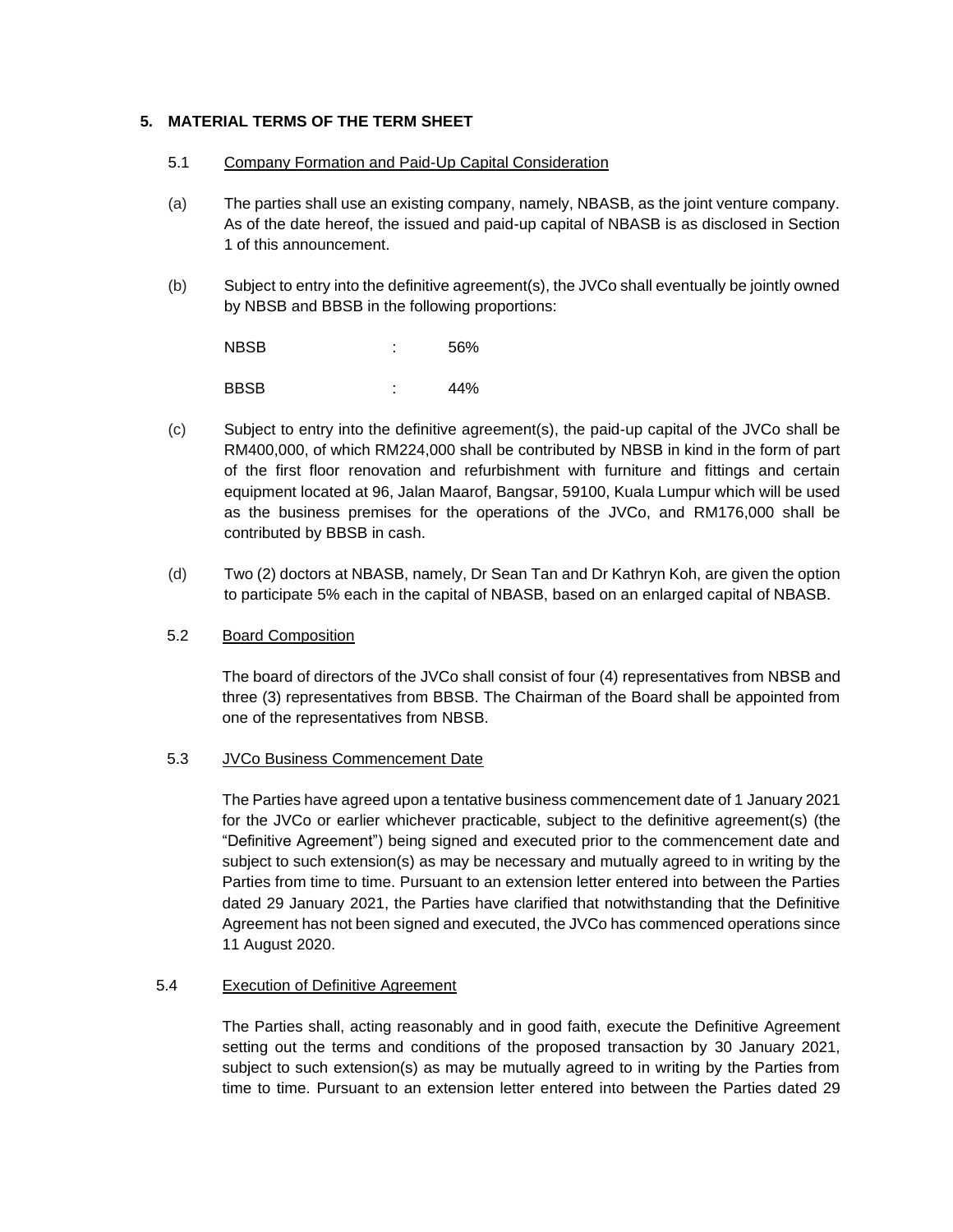January 2021, the long-stop date for the entry into the Definitive Agreement has been extended to 15 February 2021.

# **6. RELATIVE FIGURES UNDER CHAPTER 10 OF THE CATALIST RULES**

Based on the latest announced consolidated financial statements of the Group for the 9-month period ended 30 September 2020 ("**3Q2020**")*,* the relative figures of the proposed transaction as computed on the bases set out in Rule 1006 of the Catalist Rules are as follows:

| <b>Rule 1006 Bases of calculation</b> |                                                                                                                                                                                             | <b>Relative figure %</b> |
|---------------------------------------|---------------------------------------------------------------------------------------------------------------------------------------------------------------------------------------------|--------------------------|
| (a)                                   | The net asset value of the assets to be disposed of, as<br>compared with the Group's net asset value                                                                                        | Not applicable $(1)$     |
| (b)                                   | The net profits attributable to the assets acquired, compared<br>with the Group's net loss                                                                                                  | Not applicable $(2)$     |
| (c)                                   | The aggregate value of the consideration given or received,<br>compared with the Company's market capitalisation based<br>on the total number of issued shares excluding treasury<br>shares | $0.24\%^{(3)}$           |
| (d)                                   | The number of equity securities issued by the Company as<br>consideration for an acquisition, compared with the number<br>of equity securities previously in issue                          | Not applicable $(4)$     |
| (e)                                   | The aggregate volume or amount of proved and probable<br>reserves to be disposed of, compared with the aggregate of<br>the Group's proved and probable reserves                             | Not applicable $(5)$     |

#### **Notes:**

- (1) Rule 1006(a) of the Catalist Rules is not applicable to an acquisition of assets.
- (2) Not applicable as the JVCo has only been recently incorporated.
- (3) Based on the initial paid capital to be contributed by NBSB of RM224,000 (or equivalent to approximately S\$75,000), compared to the Company's market capitalisation of approximately S\$31,629,872. The market capitalisation of the Company was computed based on its existing share capital of 15,814,936,164 Shares (excluding treasury shares) and the VWAP of S\$0.002 per Share on 31 December 2020 (being the last market day on which the Shares were traded preceding the date of the Term Sheet).
- (4) Not applicable as there are no equity securities issued as consideration.
- (5) Rule 1006(e) of the Catalist Rules is not applicable as the Company is not a mineral, oil and gas company.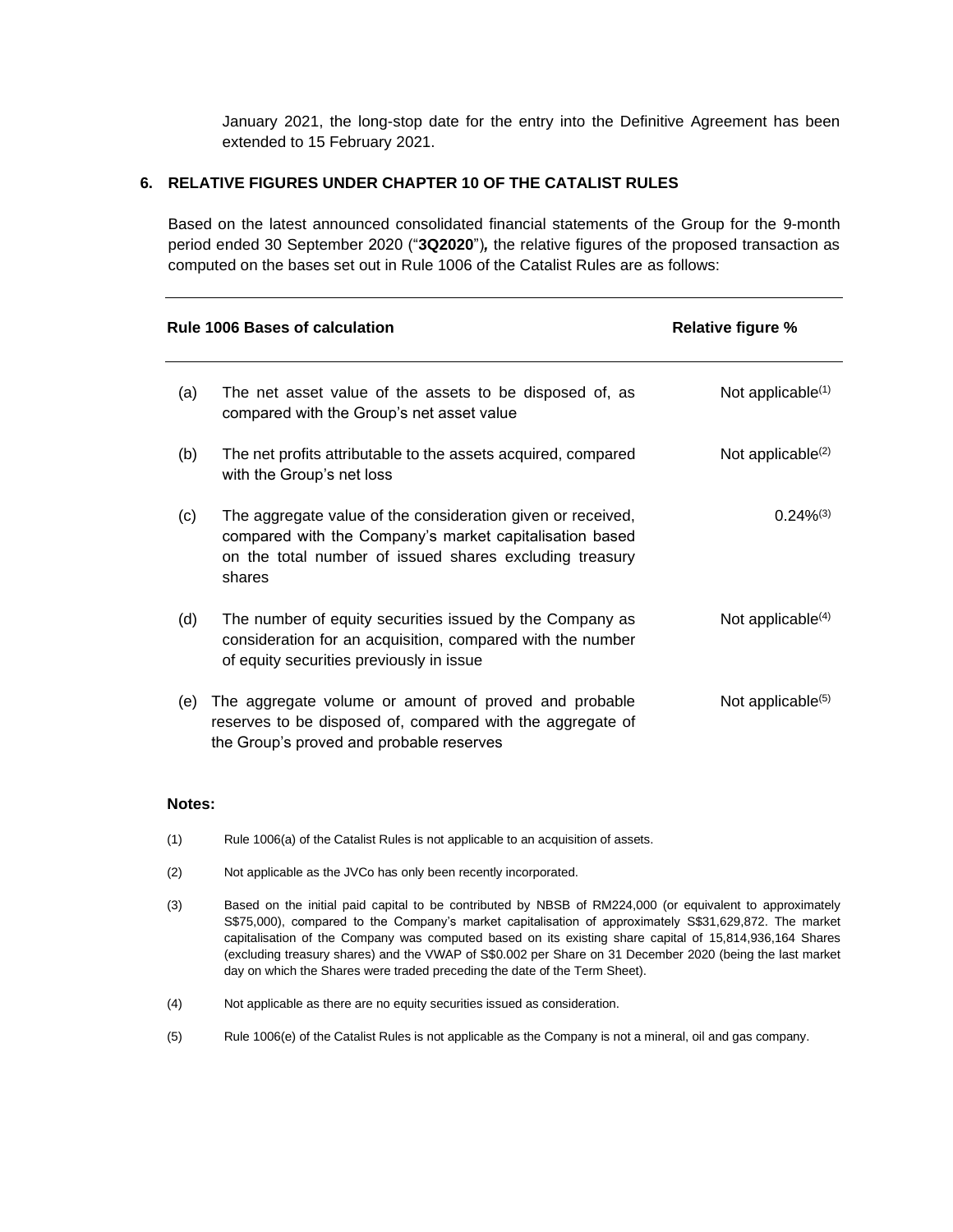As none of the relative figures computed on the bases pursuant to Rule 1006 of the Catalist Rules exceeds 5%, the proposed transaction constitutes a non-discloseable transaction under Chapter 10 of the Catalist Rules.

# **7. DETAILS OF THE INTERESTED PERSON TRANSACTIONS**

- 7.1 Dato' Ng Tian Sang @ Ng Kek Chuan, the Executive Chairman and CEO of the Company holds approximately 7.52% and 4.90% direct and deemed interests in the Company respectively, and Howard Ng How Er, an Executive Director and the Deputy Chief Executive Officer of the Company holds approximately 1.68% direct interests in the Company as at the date of this Announcement. Dato' Ng Tian Sang @ Ng Kek Chuan and Howard Ng How Er, together with Alexander Ng Zhonglie, the son of Dato' Ng Tian Sang @ Ng Kek Chuan, together hold approximately 63% direct interests in BBSB. Accordingly, BBSB is an interested person of the Company as defined under Chapter 9 of the Catalist Rules, by virtue of it being an associate of a Director of the Company. NBSB, being a subsidiary of the Company, is regarded as an "entity at risk" within the definition set out in Chapter 9 of the Catalist Rules. Accordingly, the entry into the joint venture arrangement is regarded as an interested person transaction and the requirements under Chapter 9 of the Catalist Rules are applicable.
- 7.2 Under Catalist Rule 909(2), in the case of a joint venture, the value of the transaction includes the equity participation, shareholders' loans and guarantees given by the entity at risk. The amount of the Group's equity participation in the JVCo of S\$75,000 represents approximately 0.90% of the Group's audited net tangible assets of S\$8,345,000 as at 31 December 2019. This is below the relevant threshold of 3.0% under Rule 905(1) of the Catalist Rules. Accordingly, no announcement is required under Rule 905(1) of the Catalist Rules. Notwithstanding the foregoing statement, the Company is making the announcement as per Chapter 9 of the Catalist Rules for completeness in view of the announcement of the joint venture arrangement set out herein.

# **8. RATIONALE FOR AND BENEFIT OF ENTERING INTO THE JOINT VENTURE ARRANGEMENT**

BBSB has offered to participate in the JVCo to align the interests of Dato' Ng Tian Sang @ Ng Kek Chuan. BBSB is also contributing RM176,000 in cash for its 49% equity interests in the JVCo for its working capital requirements. In addition, the Medical Director of BBSB, Dr Jinly Wong, is providing her Letter of Credentialing and Privileging ("LCP") licence and acting as the person in charge ("PIC") at NBASB to enable NBASB's aesthetic clinic license application.

# **9. AUDIT COMMITTEE'S STATEMENT**

The Audit Committee of the Company has reviewed the terms of the Term Sheet and is of the view that the transaction is on normal commercial terms and is not prejudicial to the interests of the Company and its minority shareholders.

# **10. TOTAL VALUE OF THE INTERESTED PERSON TRANSACTIONS**

As at the date of this announcement, the aggregate value of all transactions (including transactions that are less than S\$100,000) entered into between the Group and BBSB for the financial year ending 31 December 2021 amounted to approximately S\$69,000. This represents 0.83% of the Group's latest audited net tangible assets as at 31 December 2019 of S\$8,345,000, which is below the relevant threshold of 3.0% under Rule 905(2) of the Catalist Rules. Accordingly, the joint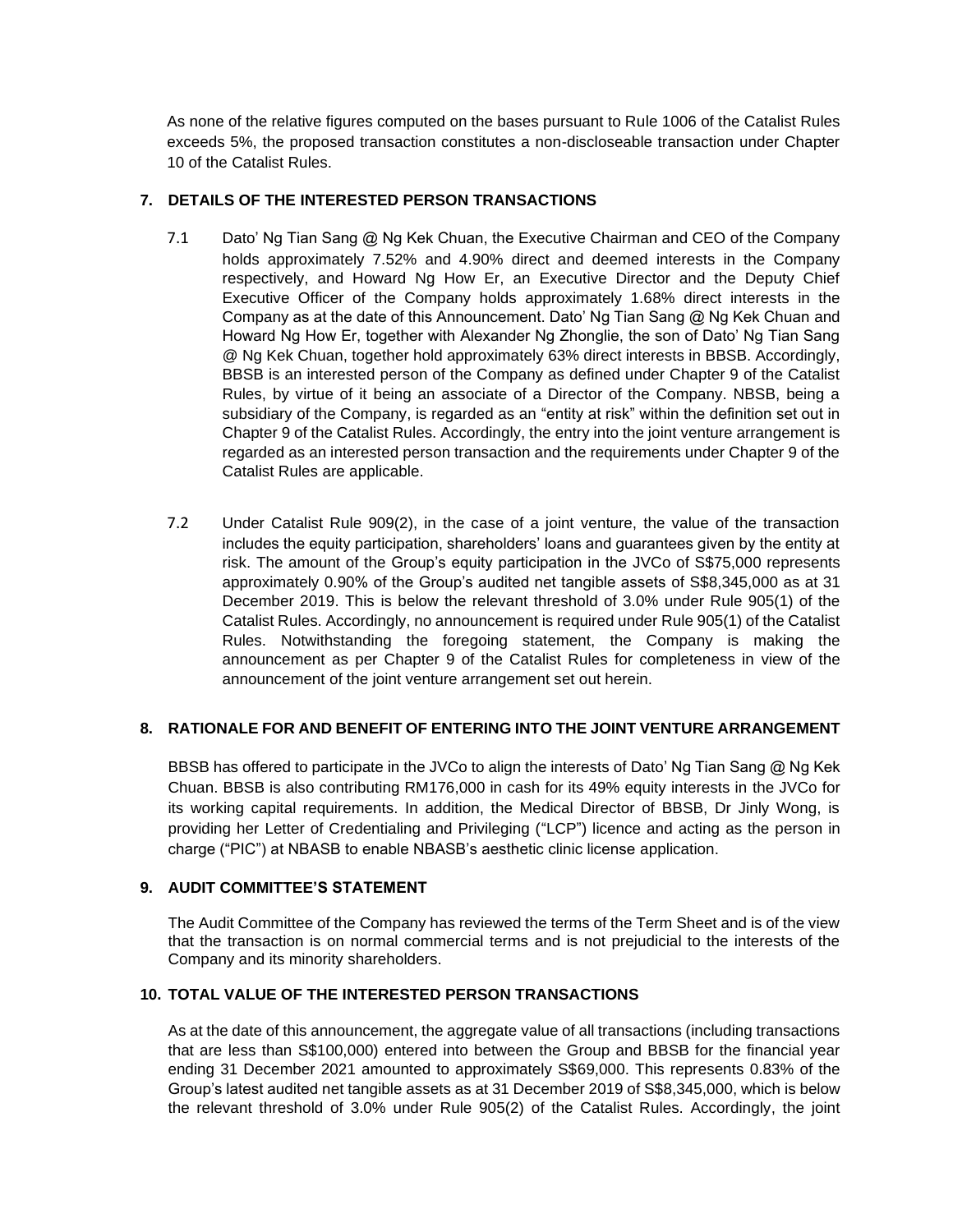venture arrangement will not trigger an announcement requirement under Rule 905(2) of the Catalist Rules. Notwithstanding the foregoing statement, the Company is making the announcement as per Chapter 9 of the Catalist Rules for completeness in view of the announcement of the joint venture arrangement set out herein.

As of the date of this announcement, save as disclosed above there is no other interested person transactions for the financial year ending 31 December 2021.

## **11. INTERESTS OF THE DIRECTORS AND CONTROLLING SHAREHOLDERS**

Save as disclosed above, none of the Directors or controlling shareholders of the Company, as well as their respective associates, has any interest, direct or indirect, in the abovementioned interested person transaction (other than through their interests in the shares of the Company, if any).

### **12. FURTHER ANNOUNCEMENTS**

The Company will make further announcements to inform shareholders of any material updates or developments as and when it may be deemed necessary or appropriate.

### **13. RESPONSIBILITY STATEMENT**

The Directors collectively and individually accept full responsibility for the accuracy of the information given in this announcement and confirm after making all reasonable enquiries that to the best of their knowledge and belief, this announcement constitutes full and true disclosure of all material facts about the proposed transaction and the Company and its subsidiaries, and the Directors are not aware of any facts the omission of which would make any statement in this announcement misleading. Where information in this announcement has been extracted from published or otherwise publicly available sources or obtained from a named source, the sole responsibility of the Directors has been to ensure that such information has been accurately and correctly extracted from those sources and/or reproduced in this announcement in its proper form and context.

### **14. CAUTION IN TRADING**

**Shareholders and potential investors are advised to exercise caution in trading their shares as there is no certainty or assurance as at the date of this announcement that the proposed transaction will be completed or that no changes will be made to the terms thereof. The Company will make the necessary announcements when there are further developments on the proposed transaction. Shareholders are advised to read this announcement and any further announcements by the Company carefully, and should consult their stock brokers, bank managers, solicitors or other professional advisors if they have any doubt about the actions they should take.**

*This announcement has been prepared by the Company and its contents have been reviewed by the Company's sponsor, Stamford Corporate Services Pte. Ltd. (the "Sponsor)".*